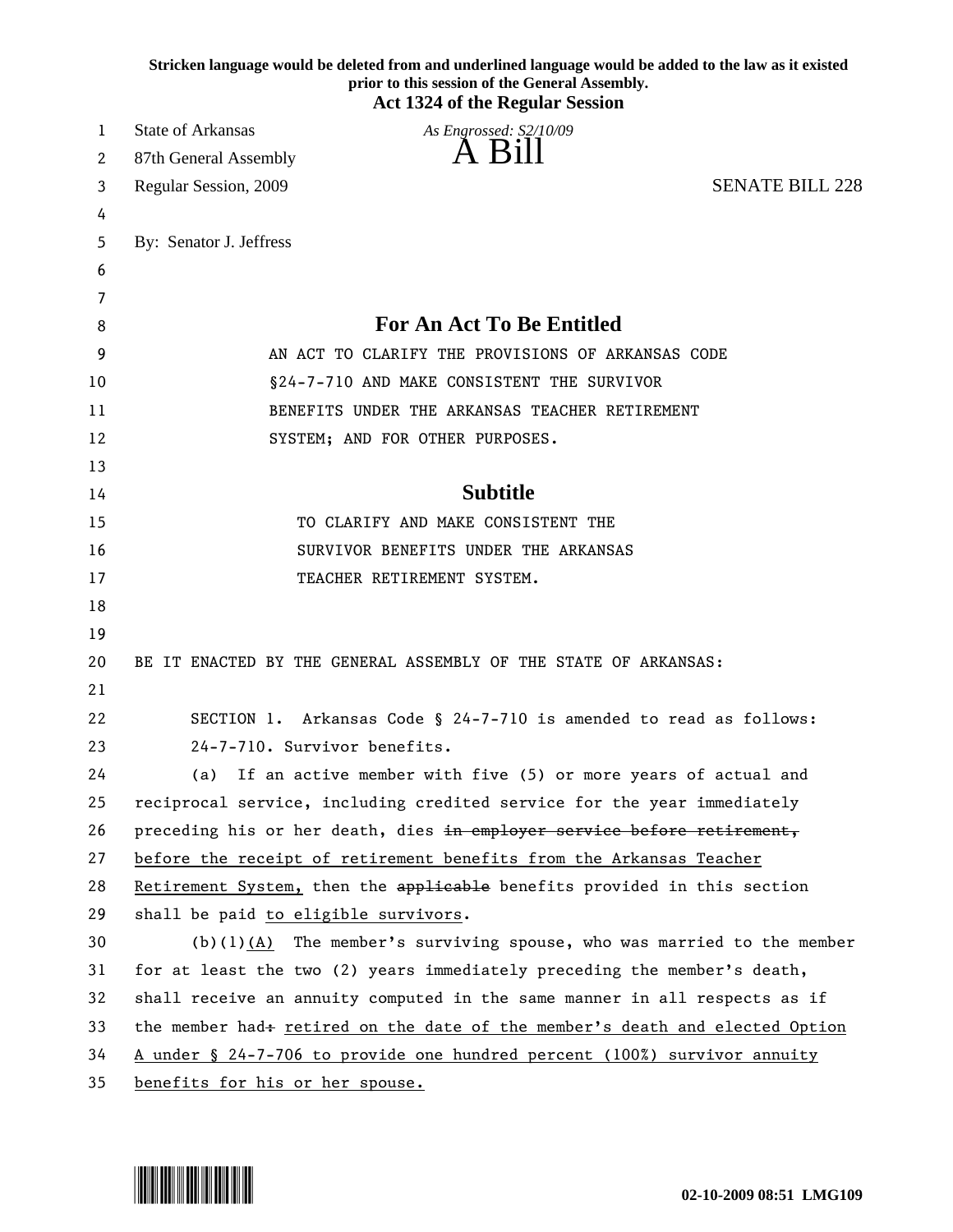| 1  | (A) Retired the date of his or her death with entitlement                       |
|----|---------------------------------------------------------------------------------|
| 2  | to an annuity provided for in § 24-7-705, notwithstanding that he or she        |
| 3  | might not have attained age sixty (60) or acquired five (5) years of actual     |
| 4  | service;                                                                        |
| 5  | (B) Elected Option A - One hundred percent (100%) survivor                      |
| 6  | annuity, as provided for in § 24-7-706; and                                     |
| 7  | (C) Nominated his or her spouse as an option beneficiary.                       |
| 8  | The surviving spouse's benefits shall begin in the<br>(B)                       |
| 9  | month following the month of the member's death if at the time of the           |
| 10 | member's death the member had;                                                  |
| 11 | (i) Accumulated twenty-five (25) years or more of                               |
| 12 | credited service and qualified as eligible to receive a retirement annuity      |
| 13 | under $\S$ 24-7-701 - 702; or                                                   |
| 14 | (ii) Reached sixty (60) years of age and qualified                              |
| 15 | as eligible to receive a retirement annuity under $\S$ 24-7-707.                |
| 16 | If the surviving spouse is not eligible to receive<br>(C)                       |
| 17 | benefits under subdivision $(b)(1)(B)$ of this section, the surviving spouse's  |
| 18 | benefits shall begin in the month following the date the member would have      |
| 19 | been eligible to receive benefits had the member survived.                      |
| 20 | If the surviving spouse is eligible to receive the<br>(D)                       |
| 21 | survivor annuity and the member had not reached sixty (60) years of age at      |
| 22 | the time of the member's death, the surviving spouse may elect to defer         |
| 23 | receipt of the annuity until the member would have reached sixty (60) years     |
| 24 | of age, and the surviving spouse's benefits shall not be reduced under the      |
| 25 | early retirement provisions of § 24-7-702.                                      |
| 26 | The surviving spouse's benefits under this section are<br>(E)                   |
| 27 | payable for the surviving spouse's lifetime.                                    |
| 28 | $(2)$ However, if the spouse annuity payable under subdivision (b)(l) of        |
| 29 | this section is less than the amount payable to a dependent child under         |
| 30 | $subdivision (c)(1)(A)$ of this section, the spouse annuity shall be the amount |
| 31 | payable under subdivision (e)(1)(A) of this section:                            |
| 32 | $(3)$ $(A)$ The spouse annuity shall begin when the surviving spouse            |
| 33 | reaches age sixty-two (62) and is payable until the spouse remarries or dies.   |
| 34 | $(B)$ However, if the member had:                                               |
| 35 | (i) Satisfied the age and service requirements                                  |
| 36 | provided for in § 24-7-701 or had acquired twenty (20) years of credited        |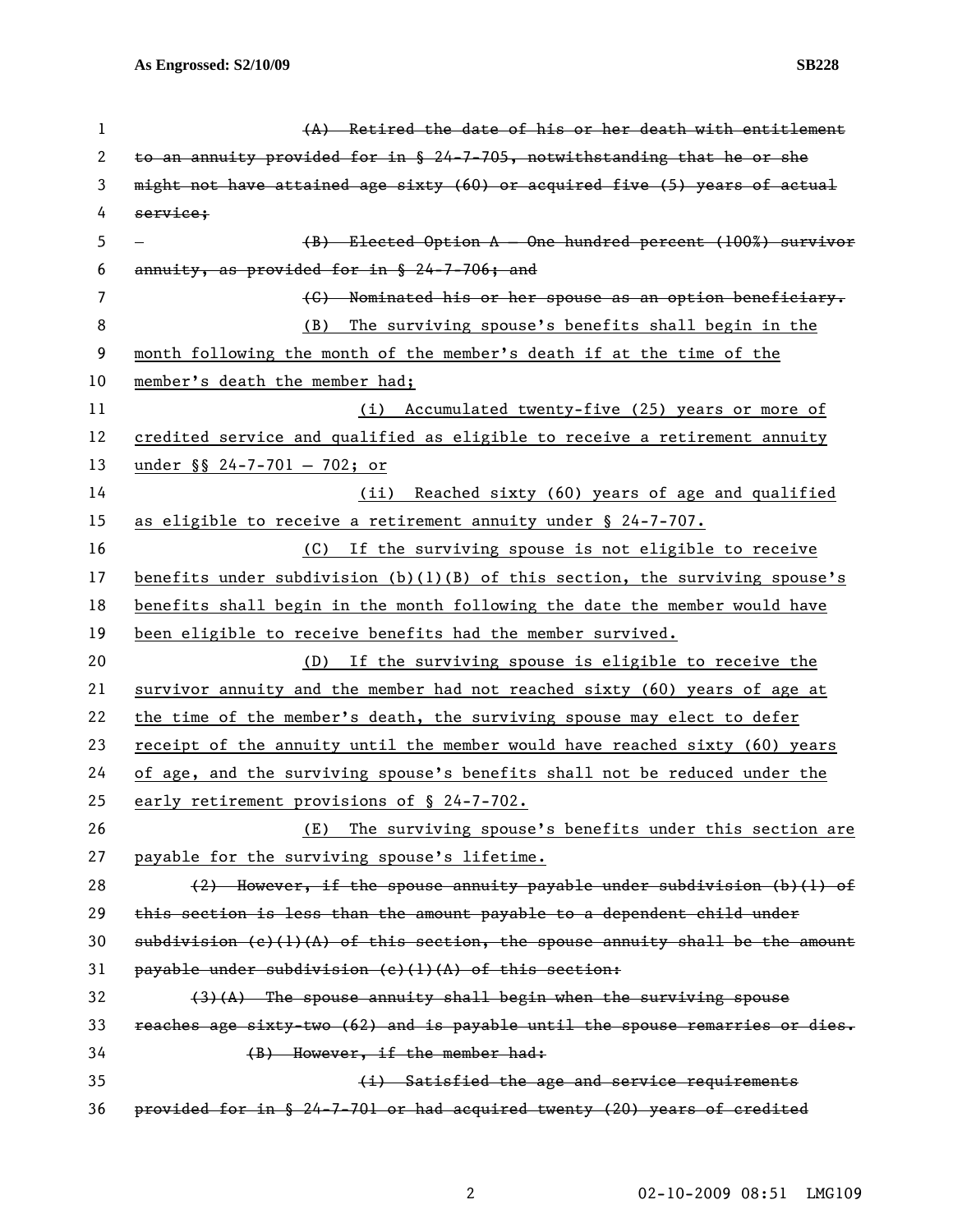| 1  | service, the spouse annuity shall begin immediately and be payable for the     |
|----|--------------------------------------------------------------------------------|
| 2  | spouse's life; or                                                              |
| 3  | (ii) Acquired fifteen (15) years of credited service                           |
| 4  | but had not attained age sixty (60), then the spouse annuity shall begin when  |
| 5  | the surviving spouse reaches age fifty (50) and be payable until the spouse    |
| 6  | remarries or dies.                                                             |
| 7  | $(4)(2)$ If at the time of the member's death there are no                     |
| 8  | dependent children and the surviving spouse who is eligible to receive the     |
| 9  | annuity under this subsection files with the Arkansas Teacher Retirement       |
| 10 | system a written waiver of his or her right to the spouse spousal annuity, a   |
| 11 | lump sum distribution of the deceased member's accumulated contributions plus  |
| 12 | regular interest may be made to the beneficiary or beneficiaries by the        |
| 13 | member before death surviving spouse.                                          |
| 14 | $(5)(A)$ If the surviving spouse is not eligible to receive a                  |
| 15 | spouse annuity under subsection (b) of this section but has in his or her      |
| 16 | eustody a member's dependent child receiving a benefit as provided for in      |
| 17 | subsection (c) of this section, a spouse annuity shall be paid to the spouse   |
| 18 | of not less than the minimum in an amount equal to the amount payable to the   |
| 19 | dependent children under subdivision $(c)$ (1) of this section.                |
| 20 | (B) The surviving spouse is eligible to receive the                            |
| 21 | annuity until all dependent child annuities terminate or the spouse no longer  |
| 22 | maintains custody of any of the dependent children.                            |
| 23 | $(c)(1)(A)$ The member's dependent children A surviving dependent child        |
| 24 | of the member shall each-receive an annuity in an amount equal to the          |
| 25 | following:                                                                     |
| 26 | (i) If the member had only contributory service, the                           |
| 27 | greater of ten percent (10%) of the member's salary for the fiscal year at     |
| 28 | the time of death or fifty dollars (\$50.00) monthly, plus the benefits        |
| 29 | applicable under $$24-7-713$ ;                                                 |
| 30 | (ii) If the member had noncontributory credited                                |
| 31 | service, the greater of six percent (6%) of the member's salary for the        |
| 32 | fiscal year at the time of death or thirty-one dollars (\$31.00) monthly, plus |
| 33 | the benefits applicable under $$24-7-713;$ or                                  |
| 34 | (iii) If the member had a combination of both                                  |
| 35 | contributory and noncontributory credited service, the greater of the          |
| 36 | prorated amount between the member's noncontributory credited service and      |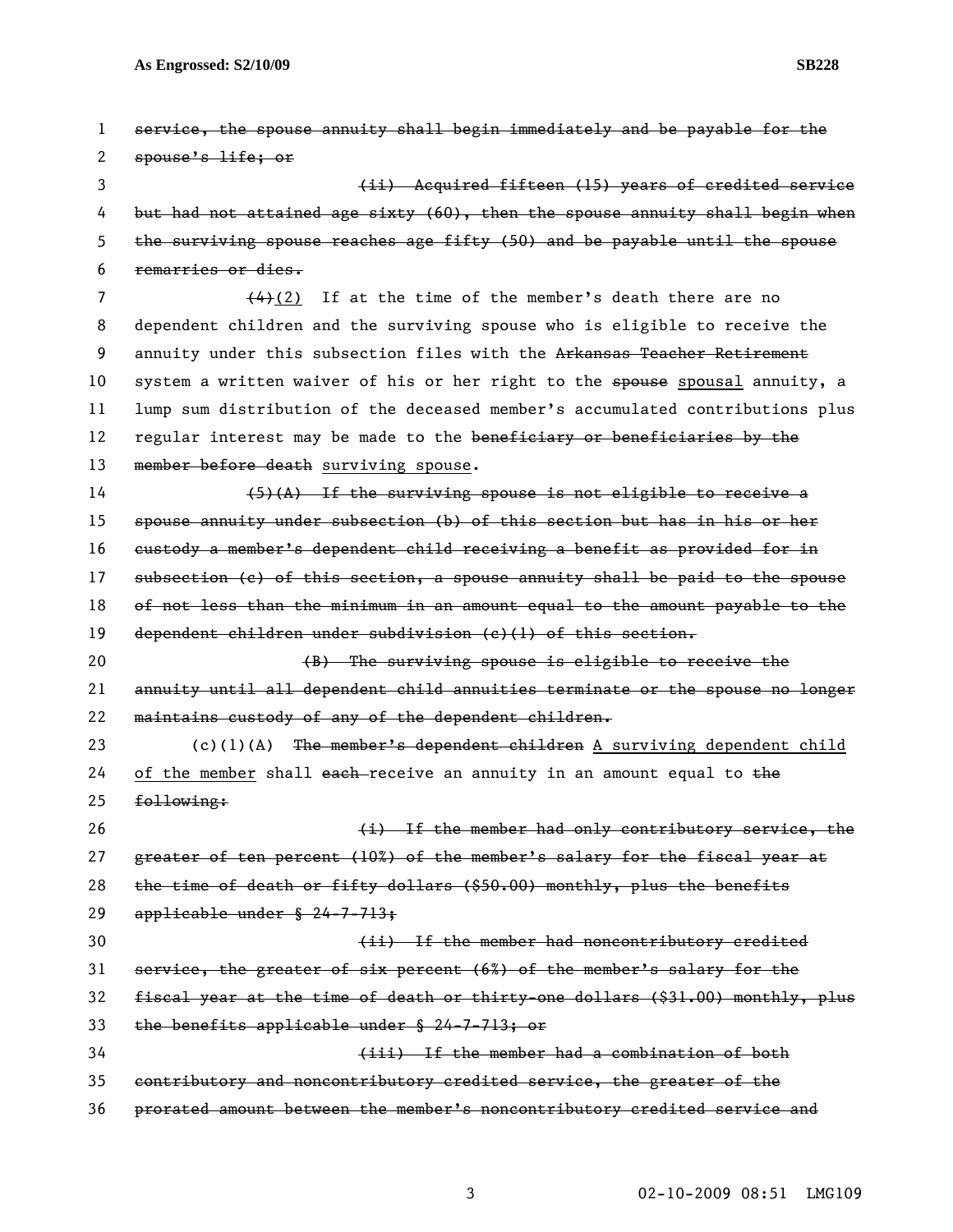**As Engrossed: S2/10/09 SB228** 

| 1  | total credited service, or the prorated minimum amount, plus the benefits     |
|----|-------------------------------------------------------------------------------|
| 2  | $applicable$ under § 24-7-713. twenty percent (20%) of the member's highest   |
| 3  | salary year received in covered employment.                                   |
| 4  | (ii) If the member's highest salary year occurs in                            |
| 5  | the year that the member died, the system shall calculate the surviving       |
| 6  | dependent child's annuity on the basis of a full year of salary by the        |
| 7  | member.                                                                       |
| 8  | However, if there are three (3) or more dependent<br>(B)                      |
| 9  | children, each dependent child shall receive a dependent child annuity of an  |
| 10 | equal share of the total amount payable according to the following: If a      |
| 11 | member has more than three (3) surviving dependent children, the aggregate    |
| 12 | amount of the surviving dependent children's annuity shall not exceed sixty   |
| 13 | percent (60%) of the member's highest salary year and shall be divided        |
| 14 | equally among the surviving dependent children.                               |
| 15 | (i) If the member had only contributory credited                              |
| 16 | service, the greater of twenty-five percent (25%) of the member's salary for  |
| 17 | the fiscal year at the time of death or one hundred twenty-five dollars       |
| 18 | $(1, 2)$ monthly, plus the benefits applicable under § 24-7-713;              |
| 19 | (ii) If the member had a combination of both                                  |
| 20 | contributory and noncontributory credited service, the greater of sixteen     |
| 21 | percent (16%) of the member's salary for the fiscal year at the time of death |
| 22 | or seventy-nine dollars (\$79.00) monthly, plus the benefits applicable under |
| 23 | $\frac{8}{9}$ 24-7-713; or                                                    |
| 24 | (iii) If the member had a combination of both                                 |
| 25 | contributory and noncontributory credited service, the greater of the         |
| 26 | prorated amount between the member's noncontributory credited service and     |
| 27 | total credited service, or the prorated minimum amount, plus the benefits     |
| 28 | applicable under $$24-7-713.$                                                 |
| 29 | $(2)(A)$ A child shall be considered a dependent child until he or            |
| 30 | she marries or reaches eighteen (18) years of age.                            |
| 31 | (B)(i) However, eligibility for the dependent child                           |
| 32 | annuity shall continue after the child reaches age eighteen (18) years of age |
| 33 | if the child continues consecutively as a full-time student at an accredited  |
| 34 | secondary school, college, or university, but in any event, not beyond the    |
| 35 | age of twenty-three (23) years of age.                                        |
| 36 | Any child who has been deemed physically or<br>(ii)                           |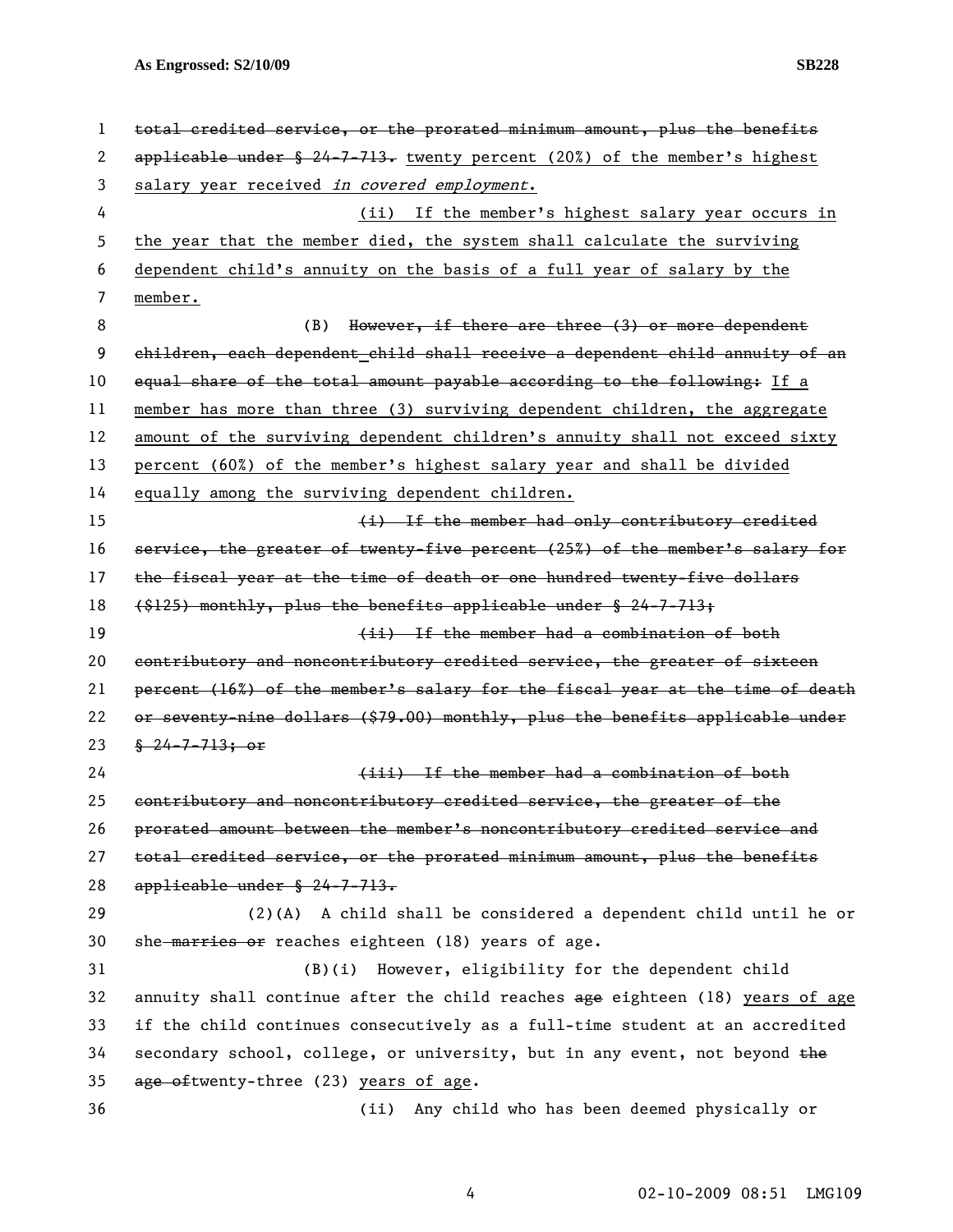## **As Engrossed: S2/10/09 SB228**

1 mentally incapacitated by a court of competent jurisdiction is eligible to 2 receive a dependent child annuity for as long as the incapacity exists, 3 regardless of age.

4 (3) When a dependent child ceases to be a dependent or dies, his 5 or her share of the annuity shall terminate, and there shall be a 6 redetermination of the amounts payable to any remaining dependent children.

7 (d)(1) If at the time of the member's death there is neither a spouse 8 nor a dependent child, each dependent parent shall receive a dependent parent 9 annuity equal to the amount provided for dependent children under subsection 10 (e) of this section.

11 (2) To qualify as a dependent parent, the parent shall be the 12 natural or adoptive parent of the member and have been receiving at least 13 fifty percent (50%) of his or her financial support from the member at the 14 time of the member's death.

15 (e)(1) If a member dies in employer service before retirement, the 16 member's accumulated contributions standing to his or her credit in the 17 member's deposit account at the time of the member's death, together with 18 regular interest until the date of death, shall be paid as if the member 19 retired as of the date of his or her death in accordance with the provisions 20 applicable to the disposition of residue under  $\frac{1}{2}$  24-7-709.

21  $\left(2\right)$  (d) For the purposes of § 24-7-709 related to the 22 disposition of residue, any amounts received from the member's deposit 23 account in the form of a survivor annuity under this section shall be 24 considered annuity payments received by the member or his or her designated 25 beneficiary and shall offset any disposition of residue payable under § 24-7- 26 709.

27  $(f)$  (e) Annuities payable under the provisions of this section shall 28 commence begin the first day of the calendar month following the date the 29 survivor annuity is payable as provided in this section.

30  $(g)$  (f) In the event If the member had previously received benefits 31 from the system and has not repaid in full all amounts payable by him or her 32 to the system, the annuity amounts otherwise provided by this section shall 33 be withheld and used to effect repayment until the total of the withholdings 34 repays in full all amounts payable by him or her to the system until the 35 total amount owed to the system is repaid.

36